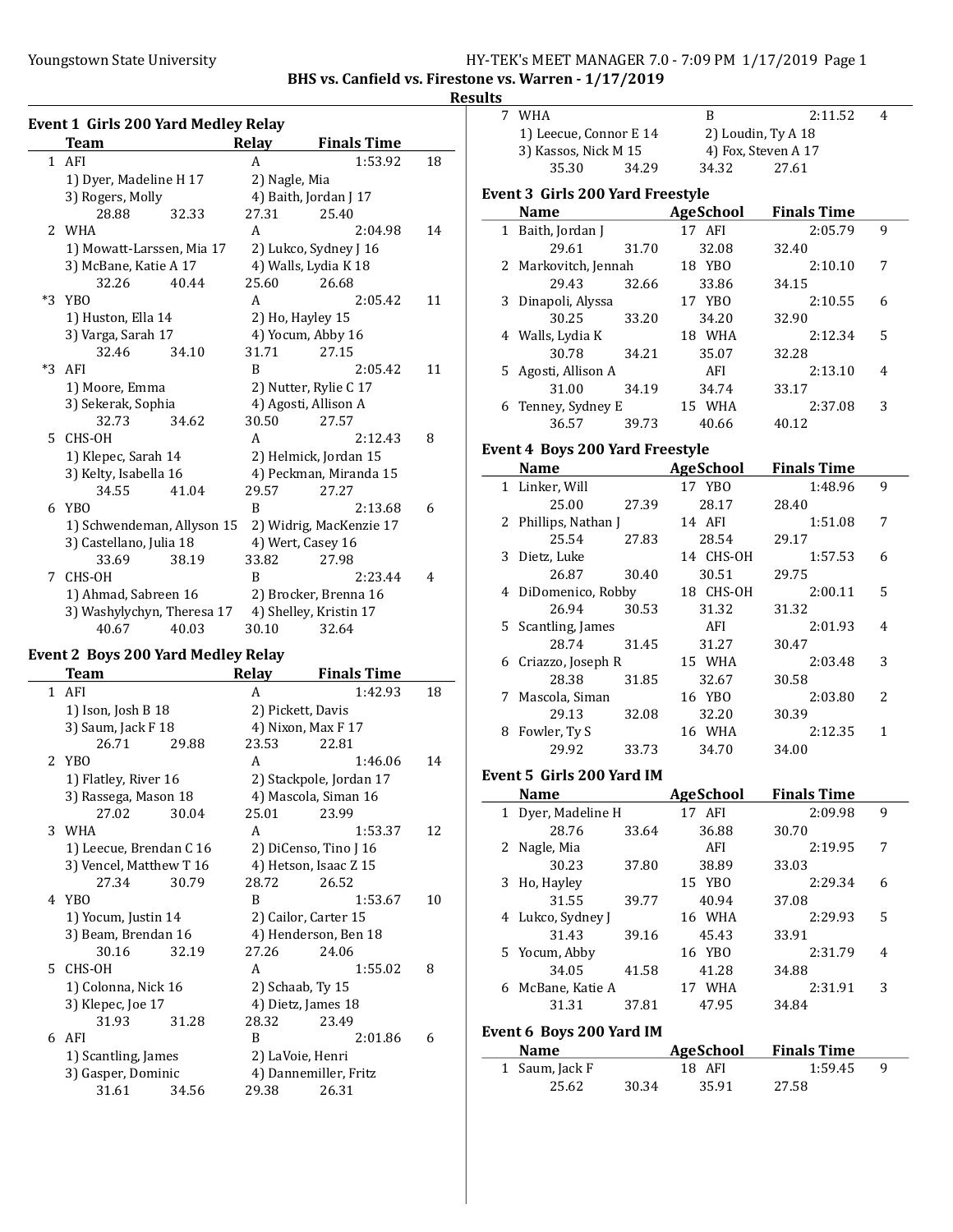# Youngstown State University The Magnostown State University HY-TEK's MEET MANAGER 7.0 - 7:09 PM 1/17/2019 Page 2

BHS vs. Canfield vs. Firestone vs. Warren - 1/17/2019

| Results |
|---------|
|---------|

|              |                                       |                       |                    | R              |
|--------------|---------------------------------------|-----------------------|--------------------|----------------|
|              | (Event 6 Boys 200 Yard IM)            |                       |                    |                |
|              | <b>Name</b>                           | <b>AgeSchool</b>      | <b>Finals Time</b> |                |
| $\mathbf{2}$ | Stackpole, Jordan                     | 17 YBO                | 2:07.21            | 7              |
|              | 27.14<br>34.23                        | 36.97                 | 28.87              |                |
| 3            | Flatley, River                        | 16 YBO                | 2:08.25            | 6              |
|              | 26.31<br>32.11                        | 40.12                 | 29.71              |                |
| 4            | Kutsch, Bobby                         | 17 CHS-OH             | 2:18.74            | 5              |
|              | 28.95<br>35.36                        | 41.96                 | 32.47              |                |
| 5            | Klepec, Joe                           | 17 CHS-OH             | 2:24.68            | 4              |
|              | 30.55<br>37.75                        | 42.47                 | 33.91              |                |
| 6            | Gasper, Dominic                       | AFI                   | 2:26.42            | 3              |
|              | 30.61<br>36.55                        | 46.33                 | 32.93              |                |
| 7            | Vencel, Matthew T                     | 16 WHA                | 2:28.58            | 2              |
|              | 29.82<br>38.21                        | 46.01                 | 34.54              |                |
| 8            | Hetson, Isaac Z                       | 15 WHA                | 2:32.60            | 1              |
|              | 30.24<br>38.93                        | 48.90                 | 34.53              |                |
|              | Event 7  Girls 50 Yard Freestyle      |                       |                    |                |
|              | <b>Name</b>                           | <b>AgeSchool</b>      | <b>Finals Time</b> |                |
| $\mathbf{1}$ | Flatley, Mikel                        | 18 YBO                | 25.14              | 9              |
| 2            | Kuras, Alison                         | 18<br>YBO             | 25.58              | 7              |
| 3            | Moore, Emma                           | AFI                   | 26.67              | 6              |
| 4            | Nutter, Rylie C                       | AFI<br>17             | 27.27              | 5              |
| 5            | Peckman, Miranda                      | CHS-OH<br>15          | 27.70              | 4              |
| 6            | Peckman, Madison                      | 15<br>CHS-OH          | 28.66              | 3              |
| 7            | Kassos, Beth A                        | 15 WHA                | 32.39              | $\overline{c}$ |
| 8            | Kassos, Katie A                       | 17<br><b>WHA</b>      | 37.60              | $\mathbf{1}$   |
| ---          | Peachock, Lexi                        | AFI                   | X28.68             |                |
| ---          | Kelso, Madison                        | 14 YBO                | X29.61             |                |
| ---          | Bellino, Bella                        | 14 CHS-OH             | X29.62             |                |
| ---          | Velasquez, Ava                        | 16 YBO                | X29.68             |                |
| ---          | Williams, Tyler                       | 17<br>YB <sub>0</sub> | X29.80             |                |
| ---          | Sims, Jenaysha                        | AFI                   | X29.81             |                |
| ---          | Searle, Madelyn                       | AFI                   | X31.08             |                |
| ---          | Brinkley, Aadia                       | 16 YBO                | X31.11             |                |
| ---          | Stauffer, Freedom                     | AFI                   | X31.19             |                |
|              |                                       | AFI                   |                    |                |
| ---          | Searle, Hannah<br>Forcey, Callie      | AFI                   | X33.10             |                |
| $--$         |                                       |                       | X33.29             |                |
| ---          | Lonsway, Bella                        | 15<br><b>YBO</b>      | X33.80             |                |
| $--$         | Merritt, Isabella                     | AFI                   | X35.64             |                |
|              | Pantaleo, Gabriella                   | YB <sub>0</sub><br>17 | X36.20             |                |
| ---          | Venetti, Cate M                       | WHA<br>14             | X36.54             |                |
| ---          | Nuesser, Abby                         | AFI                   | X36.70             |                |
| ---          | Lopez, Magdalena                      | AFI                   | X37.36             |                |
| $--$         | Esper, Catherine                      | 14 CHS-OH             | X39.59             |                |
| $---$        | Merritt, Zara                         | AFI                   | X40.76             |                |
| ---          | Lopez, Valentina                      | AFI                   | X44.00             |                |
|              | <b>Event 8 Boys 50 Yard Freestyle</b> |                       |                    |                |
|              | Name                                  | <b>AgeSchool</b>      | <b>Finals Time</b> |                |
| 1            | Basista, Noah                         | 17<br>YB <sub>0</sub> | 22.12              | 9              |
| 2            | Paris, Jason                          | CHS-OH<br>17          | 22.90              | 7              |
| 3            | Rassega, Mason                        | 18<br>YB <sub>0</sub> | 23.14              | 6              |
| 4            | Nixon, Max F                          | 17<br>AFI             | 23.15              | 5              |
| 5            | Stump, Jacob A                        | 17<br>AFI             | 23.48              | 4              |
| 6            | Peckman, Matthew                      | 17<br>CHS-OH          | 23.65              | 3              |
| 7            | DiCenso, Tino J                       | 16 WHA                | 25.48              | $\overline{c}$ |
| 8            | Peterson, Carson R                    | WHA<br>14             | 28.16              | $\mathbf{1}$   |
|              |                                       |                       |                    |                |
|              |                                       |                       |                    |                |

| ---   | Dietz, James                            |    | 18 CHS-OH                  | X24.40                        |   |
|-------|-----------------------------------------|----|----------------------------|-------------------------------|---|
| $---$ | Vasko, Steven                           | 17 | YBO                        | X26.62                        |   |
|       | --- LaVoie, Henri                       |    | AFI                        | X26.68                        |   |
|       | --- Schaab, Ty                          | 15 | CHS-OH                     | X27.10                        |   |
|       | --- Vereecken, Drew                     |    | AFI                        | X27.16                        |   |
|       | --- Behun, Jackson                      |    | 15 YBO                     | X27.32                        |   |
|       | --- Bell, Jonathan T                    |    | 18 WHA                     | X27.39                        |   |
|       | --- Tomaszewski, Brendan                |    | AFI                        | X27.69                        |   |
|       | --- Fox. Steven A                       |    | 17 WHA                     | X27.89                        |   |
|       | --- Parker, Liam                        | 15 | YBO                        | X28.67                        |   |
|       | --- Kulzer, Arthur                      |    | AFI                        | X28.75                        |   |
|       | --- Striggow, Mattis                    |    | 17 YBO                     | X29.45                        |   |
|       | --- Kassos, Nick M                      |    | 15 WHA                     | X29.67                        |   |
|       | --- Audia, Dominick A                   |    | 18 WHA                     | X30.15                        |   |
|       | --- Thomas, Jacob                       |    | 17 YBO                     | X30.27                        |   |
|       | --- Sauter, Spencer                     |    | AFI                        | X31.51                        |   |
|       | --- Law, Rontrell                       |    | AFI                        | X32.72                        |   |
|       | --- Vasko, Matthew                      |    | 15 YBO                     | X33.12                        |   |
|       | --- Slick, Ethan                        |    | 14 YBO                     | X35.83                        |   |
|       | --- Dodge, Ethan J                      |    | 14 WHA                     | X36.58                        |   |
|       | --- Lowe, Jamieer A                     | 16 | WHA                        | X36.68                        |   |
|       | --- Merritt, Adin                       |    | AFI                        | X41.83                        |   |
|       |                                         |    |                            |                               |   |
|       | <b>Event 9 Girls 1 mtr Diving</b>       |    |                            |                               |   |
|       | <b>Name</b>                             |    | <b>AgeSchool</b>           | <b>Finals Score</b>           |   |
|       | 1 Ricciuti, Madison                     |    | 17 YBO                     | 184.90                        | 9 |
|       | 2 Kelso, Gizzy                          | 18 | YBO                        | 171.55                        | 7 |
|       | 3 Karash, Hope                          |    | 14 CHS-OH                  | 148.10                        | 6 |
|       | 4 Phillips, Olivia                      |    | AFI                        | 141.35                        | 5 |
|       |                                         |    |                            |                               |   |
|       |                                         |    |                            |                               |   |
|       | <b>Event 10 Boys 1 mtr Diving</b>       |    |                            |                               |   |
|       | <b>Name</b>                             |    | <b>AgeSchool</b>           | <b>Finals Score</b>           |   |
| 1     | Anzevino, Teddy                         | 16 | YBO                        | 208.55                        | 9 |
|       | 2 Loudin, Ty A                          | 18 | WHA                        | 201.55                        | 7 |
|       | 3 Leecue, Connor E                      | 14 | WHA                        | 147.15                        | 6 |
|       |                                         |    |                            |                               |   |
|       | Event 11 Girls 100 Yard Butterfly       |    |                            |                               |   |
| 1     | <b>Name</b>                             |    | <b>AgeSchool</b><br>16 AFI | <b>Finals Time</b><br>1:01.67 | 9 |
|       | Stump, Jordan O<br>32.85                |    |                            |                               |   |
|       | 28.82<br>2 Flatley, Mikel               |    | 18 YBO                     | 1:02.55                       | 7 |
|       | 29.40                                   |    |                            |                               |   |
| 3     | 33.15<br>Nagle, Mia                     |    | AFI                        | 1:04.27                       | 6 |
|       | 30.49<br>33.78                          |    |                            |                               |   |
|       | 4 Varga, Sarah                          |    | 17 YBO                     | 1:09.74                       | 5 |
|       | 32.43<br>37.31                          |    |                            |                               |   |
|       |                                         |    |                            |                               |   |
|       | <b>Event 12 Boys 100 Yard Butterfly</b> |    |                            |                               |   |
|       | Name                                    |    | <b>AgeSchool</b>           | <b>Finals Time</b>            |   |
|       | 1 DunLany, Matthew                      |    | 17 YBO                     | 53.55                         | 9 |
|       | 25.08<br>28.47                          |    |                            |                               |   |
| 2     | Ison, Josh B                            |    | 18 AFI                     | 57.19                         | 7 |
|       | 26.84<br>30.35                          |    |                            |                               |   |
|       | 3 Stackpole, Jordan                     |    | 17 YBO                     | 57.91                         | 6 |
|       | 30.60<br>27.31                          |    |                            |                               |   |
| 4     | Criazzo, Joseph R                       |    | 15 WHA                     | 1:03.24                       | 5 |
|       | 29.39<br>33.85                          |    |                            |                               |   |
| 5     | Murray, Jacob<br>29.98<br>35.72         |    | AFI                        | 1:05.70                       | 4 |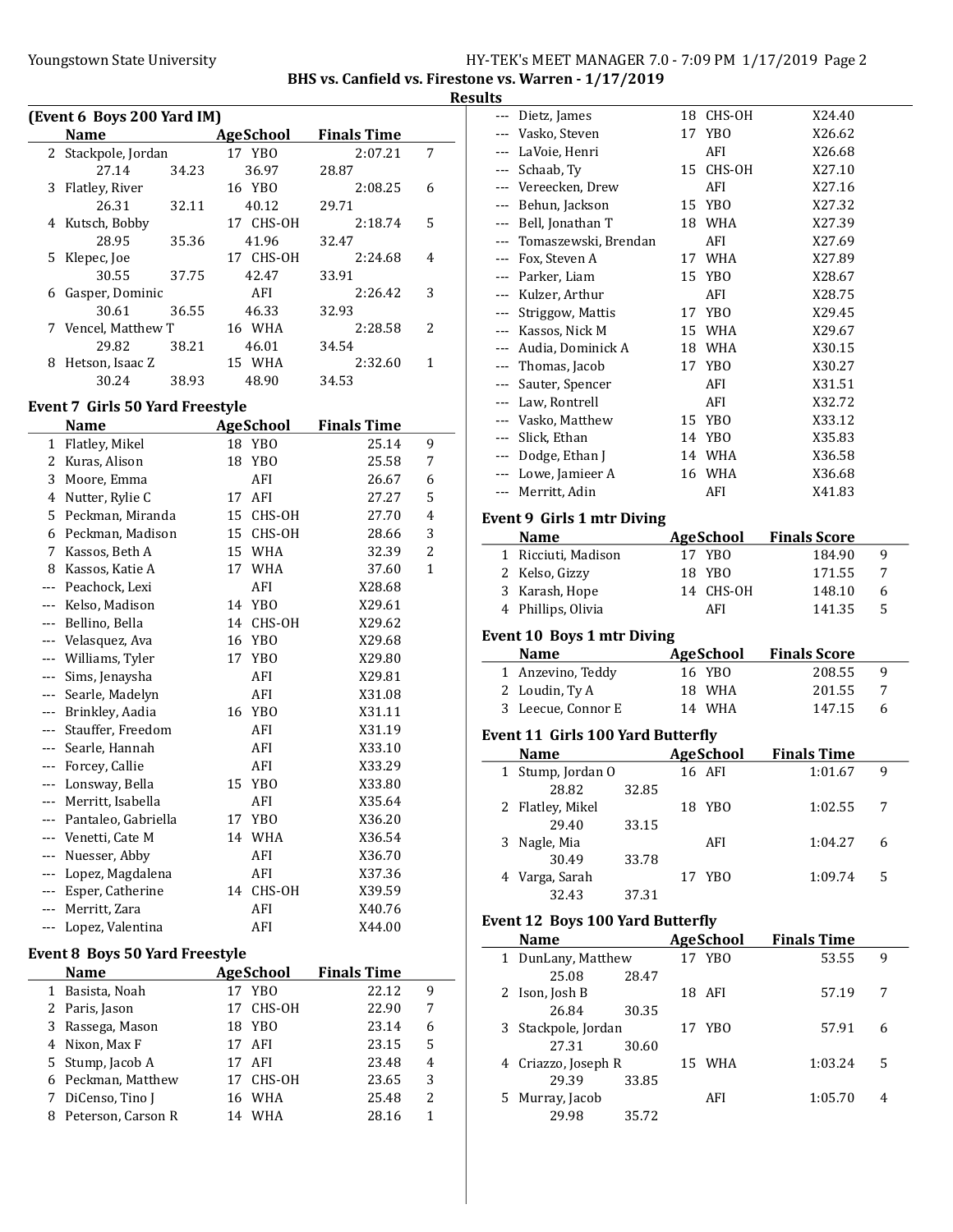#### Youngstown State University The Management State University HY-TEK's MEET MANAGER 7.0 - 7:09 PM 1/17/2019 Page 3

BHS vs. Canfield vs. Firestone vs. Warren - 1/17/2019 **Results** 

|          | (Event 12 Boys 100 Yard Butterfly) |       |    |                  |                    | R |
|----------|------------------------------------|-------|----|------------------|--------------------|---|
|          | <b>Name</b>                        |       |    | AgeSchool        | <b>Finals Time</b> |   |
|          | 6 Klepec, Joe                      |       |    | 17 CHS-OH        | 1:06.99            | 3 |
|          | 30.59                              | 36.40 |    |                  |                    |   |
|          | Kazempour, Cyrus                   |       |    | AFI              | X1:08.36           |   |
|          | 30.26                              | 38.10 |    |                  |                    |   |
|          | Event 13 Girls 100 Yard Freestyle  |       |    |                  |                    |   |
|          | <b>Name</b>                        |       |    | <b>AgeSchool</b> | <b>Finals Time</b> |   |
|          | 1 Baith, Jordan J                  |       |    | 17 AFI           | 56.18              | 9 |
|          | 27.05                              | 29.13 |    | 18 YBO           |                    |   |
|          | 2 Markovitch, Jennah<br>27.25      | 29.73 |    |                  | 56.98              | 7 |
| 3        | Kuras, Alison                      |       |    | 18 YBO           | 57.45              | 6 |
|          | 27.35                              | 30.10 |    |                  |                    |   |
|          | 4 Nutter, Rylie C                  |       |    | 17 AFI           | 59.64              | 5 |
|          | 28.26                              | 31.38 |    |                  |                    |   |
| 5        | McBane, Katie A                    |       |    | 17 WHA           | 1:01.18            | 4 |
|          | 29.28                              | 31.90 |    |                  |                    |   |
| 6        | Washylychyn, Theresa               |       |    | 17 CHS-OH        | 1:01.97            | 3 |
|          | 29.80                              | 32.17 |    |                  |                    |   |
| 7        | Mowatt-Larssen, Mia                |       |    | 17 WHA           | 1:02.13            | 2 |
|          | 29.79                              | 32.34 |    |                  |                    |   |
| 8        | Peckman, Miranda                   |       |    | 15 CHS-OH        | 1:04.23            | 1 |
|          | 30.31                              | 33.92 |    |                  |                    |   |
|          | Schwendeman, Allyson               |       |    | 15 YBO           | X1:04.83           |   |
|          | 31.01                              | 33.82 |    |                  |                    |   |
| ---      | Kelso, Madison                     |       |    | 14 YBO           | X1:06.68           |   |
|          | 32.29                              | 34.39 |    |                  |                    |   |
|          | Stutler, Rebecca                   |       |    | AFI              | X1:08.55           |   |
|          | 32.52                              | 36.03 |    |                  |                    |   |
|          | Peckman, Madison                   |       |    | 15 CHS-OH        | X1:08.93           |   |
|          | 33.42                              | 35.51 |    |                  |                    |   |
|          | Castellano, Julia                  |       |    | 18 YBO           | X1:09.08           |   |
|          | 32.71                              | 36.37 |    |                  |                    |   |
| $\cdots$ | Searle, Madelyn                    |       |    | AFI              | X1:10.17           |   |
|          | 32.94                              | 37.23 |    |                  |                    |   |
|          | Stauffer, Freedom                  |       |    | AFI              | X1:10.67           |   |
|          | 33.96                              | 36.71 |    |                  |                    |   |
|          | --- Brinkley, Aadia                |       |    | 16 YBO           | X1:11.24           |   |
|          | 34.84                              | 36.40 |    |                  |                    |   |
|          | Shelley, Kristin                   |       | 17 | CHS-OH           | X1:11.66           |   |
|          | 33.90                              | 37.76 |    |                  |                    |   |
| ---      | Sims, Jenaysha<br>34.29            |       |    | AFI              | X1:11.96           |   |
|          |                                    | 37.67 |    | AFI              | X1:12.15           |   |
| ---      | Searle, Hannah<br>34.62            |       |    |                  |                    |   |
| ---      | Lonsway, Bella                     | 37.53 |    | 15 YBO           | X1:14.70           |   |
|          | 35.36                              | 39.34 |    |                  |                    |   |
| ---      | Merritt, Isabella                  |       |    | AFI              | X1:18.46           |   |
|          | 38.23                              | 40.23 |    |                  |                    |   |
| $---$    | Nuesser, Abby                      |       |    | AFI              | X1:19.33           |   |
|          | 38.59                              | 40.74 |    |                  |                    |   |
| ---      | Pantaleo, Gabriella                |       |    | 17 YBO           | X1:24.56           |   |
|          | 40.73                              | 43.83 |    |                  |                    |   |
| $---$    | Venetti, Cate M                    |       |    | 14 WHA           | X1:28.59           |   |
|          | 41.64                              | 46.95 |    |                  |                    |   |

|    | --- Lopez, Valentina                    |       |    | AFI              | X1:37.73           |   |
|----|-----------------------------------------|-------|----|------------------|--------------------|---|
|    | 46.72                                   | 51.01 |    |                  |                    |   |
|    |                                         |       |    |                  |                    |   |
|    | <b>Event 14 Boys 100 Yard Freestyle</b> |       |    |                  |                    |   |
|    | <b>Name</b>                             |       |    | <b>AgeSchool</b> | <b>Finals Time</b> |   |
|    | 1 Linker, Will                          |       |    | 17 YBO           | 49.36              | 9 |
|    | 24.00                                   | 25.36 |    |                  |                    |   |
|    | 2 Nixon, Max F                          |       |    | 17 AFI           | 50.66              | 7 |
|    | 24.33                                   | 26.33 |    |                  |                    |   |
|    | 3 Stump, Jacob A                        |       |    | 17 AFI           | 51.24              | 6 |
|    | 24.48                                   | 26.76 |    |                  |                    |   |
|    | 4 Rassega, Mason                        |       |    | 18 YBO           | 51.61              | 5 |
|    | 24.53                                   | 27.08 |    |                  |                    |   |
| 5. | Paris, Jason                            |       |    | 17 CHS-OH        | 51.96              | 4 |
|    | 24.94                                   | 27.02 |    |                  |                    |   |
|    | 6 Leecue, Brendan C                     |       |    | 16 WHA           | 52.06              | 3 |
|    | 24.50                                   | 27.56 |    |                  |                    |   |
|    | 7 Peckman, Matthew                      |       |    | 17 CHS-OH        | 54.84              | 2 |
|    | 25.90                                   | 28.94 |    |                  |                    |   |
|    | 8 Vencel, Matthew T                     |       |    | 16 WHA           | 58.49              | 1 |
|    | 28.11                                   | 30.38 |    |                  |                    |   |
|    | --- DiDomenico, Robby                   |       |    | 18 CHS-OH        | X55.33             |   |
|    | 26.36                                   | 28.97 |    |                  |                    |   |
|    | --- Beichner, Andy                      |       |    | 17 YBO           | X57.61             |   |
|    | 26.76                                   | 30.85 |    |                  |                    |   |
|    | --- Beam, Brendan                       |       | 16 | YBO              | X57.82             |   |
|    | 27.27                                   | 30.55 |    |                  |                    |   |
|    | --- Hetson, Isaac Z                     |       |    | 15 WHA           | X59.03             |   |
|    | 27.90                                   | 31.13 |    |                  |                    |   |
|    | --- LaVoie, Henri                       |       |    | AFI              | X59.21             |   |
|    | 27.68                                   | 31.53 |    | 16 WHA           | X59.89             |   |
|    | --- Fowler, Ty S<br>28.93               | 30.96 |    |                  |                    |   |
|    | Bell, Jonathan T                        |       |    | 18 WHA           | X1:00.01           |   |
|    | 28.58                                   | 31.43 |    |                  |                    |   |
|    | --- Vasko, Steven                       |       |    | 17 YBO           | X1:00.23           |   |
|    | 28.56                                   | 31.67 |    |                  |                    |   |
|    | Tomaszewski, Brendan                    |       |    | AFI              | X1:01.18           |   |
|    | 29.40                                   | 31.78 |    |                  |                    |   |
|    | --- Colonna, Nick                       |       |    | 16 CHS-OH        | X1:01.63           |   |
|    | 28.71                                   | 32.92 |    |                  |                    |   |
|    | Kulzer, Arthur                          |       |    | AFI              | X1:03.10           |   |
|    | 29.80                                   | 33.30 |    |                  |                    |   |
|    | --- Peterson, Carson R                  |       |    | 14 WHA           | X1:03.90           |   |
|    | 29.65                                   | 34.25 |    |                  |                    |   |
|    | Behun, Jackson                          |       | 15 | YBO              | X1:04.08           |   |
|    | 29.51                                   | 34.57 |    |                  |                    |   |
|    | --- Parker, Liam                        |       | 15 | YBO              | X1:04.63           |   |
|    | 30.62                                   | 34.01 |    |                  |                    |   |
|    | Kazempour, Cyrus                        |       |    | AFI              | X1:05.36           |   |
|    | 30.38                                   | 34.98 |    |                  |                    |   |
|    | Fox, Steven A                           |       | 17 | WHA              | X1:05.97           |   |
|    | 32.26                                   | 33.71 |    |                  |                    |   |
|    | Thomas, Jacob                           |       | 17 | YBO              | X1:09.96           |   |
|    | 34.18                                   | 35.78 |    |                  |                    |   |
|    | Sauter, Spencer                         |       |    | AFI              | X1:12.05           |   |
|    | 34.25                                   | 37.80 |    |                  |                    |   |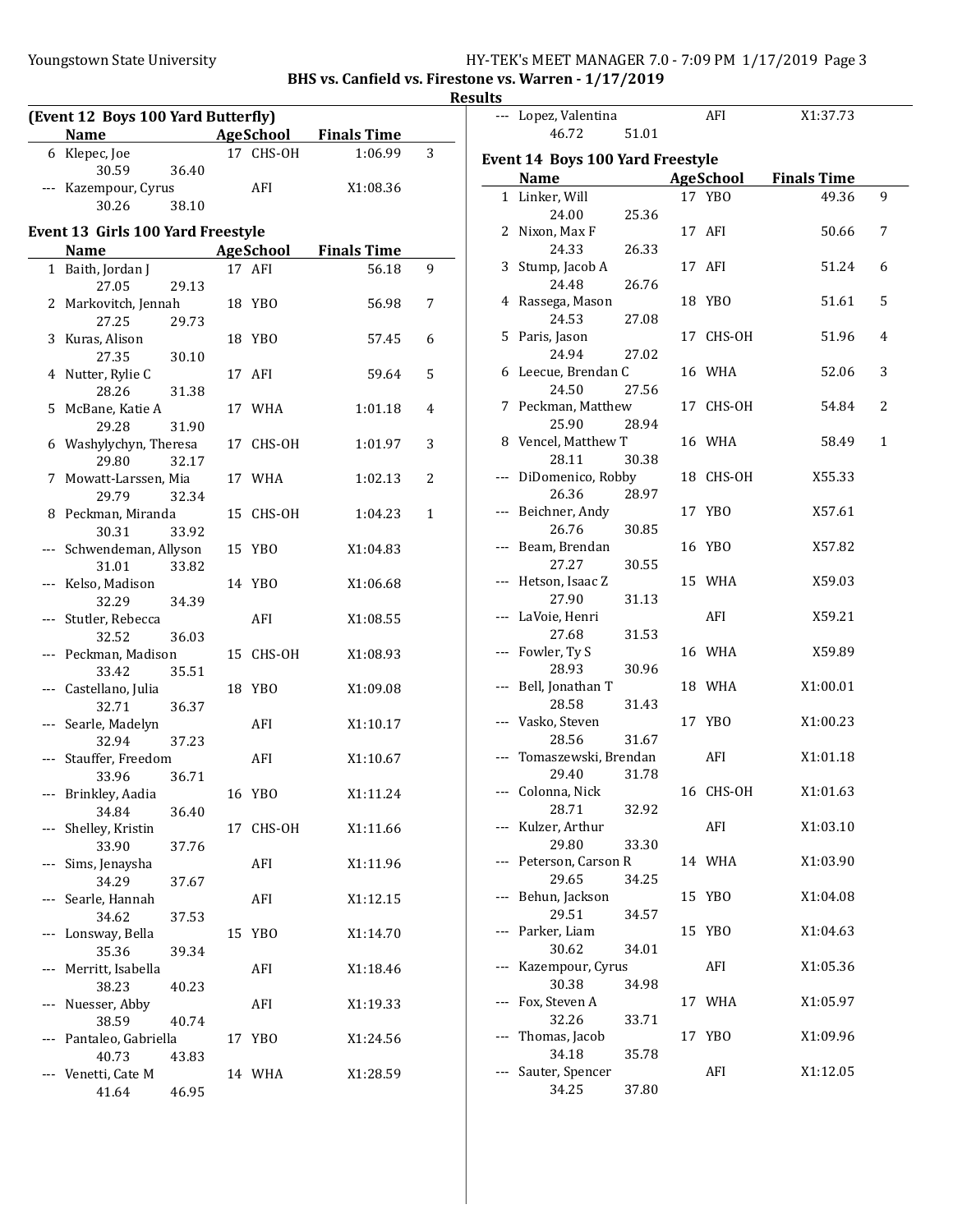# Youngstown State University The Management State University HY-TEK's MEET MANAGER 7.0 - 7:09 PM 1/17/2019 Page 4

BHS vs. Canfield vs. Firestone vs. Warren - 1/17/2019 **Results** 

| (Event 14 Boys 100 Yard Freestyle) |                     |       |  |           |                    |  |
|------------------------------------|---------------------|-------|--|-----------|--------------------|--|
|                                    | <b>Name</b>         |       |  | AgeSchool | <b>Finals Time</b> |  |
|                                    | Striggow, Mattis    |       |  | 17 YBO    | X1:12.72           |  |
|                                    | 32.80               | 39.92 |  |           |                    |  |
|                                    | Law, Rontrell       |       |  | AFI       | X1:16.07           |  |
|                                    | 35.57               | 40.50 |  |           |                    |  |
|                                    | --- Lowe, Jamieer A |       |  | 16 WHA    | X1:30.13           |  |
|                                    | 42.10               | 48.03 |  |           |                    |  |
|                                    | --- Merritt, Adin   |       |  | AFI       | X1:38.57           |  |
|                                    | 46.58               | 51.99 |  |           |                    |  |
|                                    | Green, Daniel       |       |  | AFI       | XDO                |  |
|                                    | 27.41               | 28.83 |  |           |                    |  |

#### Event 15 Girls 500 Yard Freestyle

|    | <b>Name</b>     |       | <b>AgeSchool</b> | <b>Finals Time</b> |   |
|----|-----------------|-------|------------------|--------------------|---|
|    | 1 Rogers, Molly |       | AFI              | 5:26.00            | 9 |
|    | 29.15           | 32.95 | 33.51            | 33.76              |   |
|    | 33.92           | 33.43 | 33.25            | 33.02              |   |
|    | 32.28           | 30.73 |                  |                    |   |
| 2  | Lukco, Sydney J |       | 16 WHA           | 5:59.87            | 7 |
|    | 31.18           | 35.47 | 36.43            | 36.76              |   |
|    | 37.33           | 36.97 | 36.96            | 37.08              |   |
|    | 37.41           | 34.28 |                  |                    |   |
| 3  | Varga, Sarah    |       | 17 YBO           | 6:13.96            | 6 |
|    | 32.74           | 36.47 | 37.58            | 38.10              |   |
|    | 37.97           | 38.18 | 38.34            | 38.69              |   |
|    | 38.46           | 37.43 |                  |                    |   |
| 4  | Nixon, Julia    |       | AFI              | 6:17.72            | 5 |
|    | 32.25           | 38.40 | 38.67            | 37.78              |   |
|    | 38.03           | 38.37 | 39.53            | 38.03              |   |
|    | 39.36           | 37.30 |                  |                    |   |
| 5. | Velasquez, Ava  |       | 16 YBO           | 6:24.24            | 4 |
|    | 32.91           | 37.82 | 39.16            | 39.70              |   |
|    | 39.35           | 39.79 | 39.84            | 39.63              |   |
|    | 38.98           | 37.06 |                  |                    |   |
| 6  | Searcy, Tessa   |       | 14 CHS-OH        | 6:37.34            | 3 |
|    | 32.49           | 37.78 | 39.51            | 40.92              |   |
|    | 40.64           | 41.92 | 41.60            | 41.61              |   |
|    | 41.99           | 38.88 |                  |                    |   |
| 7  | Klepec, Sarah   |       | 14 CHS-OH        | 6:40.20            | 2 |
|    | 33.74           | 39.22 | 40.70            | 40.75              |   |
|    | 40.93           | 41.92 | 40.85            | 41.76              |   |
|    | 41.34           | 38.99 |                  |                    |   |

## Event 16 Boys 500 Yard Freestyle

| <b>Name</b>              |       | <b>AgeSchool</b> | <b>Finals Time</b> |   |
|--------------------------|-------|------------------|--------------------|---|
| DunLany, Matthew<br>1    |       | 17 YBO           | 4:54.19            | 9 |
| 27.00                    | 30.14 | 30.38            | 29.98              |   |
| 30.10                    | 30.62 | 30.23            | 30.21              |   |
| 28.83                    | 26.70 |                  |                    |   |
| Phillips, Nathan J<br>2. |       | 14 AFI           | 4:55.25            | 7 |
| 27.16                    | 29.55 | 29.79            | 30.23              |   |
| 30.26                    | 30.39 | 30.36            | 29.90              |   |
| 29.92                    | 27.69 |                  |                    |   |
| Kutsch, Bobby<br>3.      |       | 17 CHS-OH        | 5:20.85            | 6 |
| 28.30                    | 31.35 | 33.01            | 32.82              |   |
| 33.31                    | 32.72 | 31.52            | 34.22              |   |
| 34.20                    | 29.40 |                  |                    |   |

| 4  | Pickett, Davis    |       | AFI       | 5:24.56 | 5                        |
|----|-------------------|-------|-----------|---------|--------------------------|
|    | 28.43             | 32.07 | 32.90     | 33.79   |                          |
|    | 33.69             | 33.60 | 33.65     | 32.80   |                          |
|    | 32.71             | 30.92 |           |         |                          |
| 5. | Cailor, Carter    |       | 15 YBO    | 5:24.71 | 4                        |
|    | 28.27             | 31.92 | 33.12     | 32.94   |                          |
|    | 33.42             | 33.68 | 33.52     | 33.60   |                          |
|    | 33.03             | 31.21 |           |         |                          |
| 6  | Dietz, Luke       |       | 14 CHS-OH | 5:31.40 | 3                        |
|    | 29.11             | 32.46 | 34.18     | 33.66   |                          |
|    | 33.80             | 34.63 | 34.56     | 34.54   |                          |
|    | 33.16             | 31.30 |           |         |                          |
| 7  | Audia, Dominick A |       | 18 WHA    | 6:44.32 | $\overline{\mathcal{L}}$ |
|    | 33.14             | 37.67 | 39.86     | 41.54   |                          |
|    | 42.84             | 43.99 | 42.55     | 42.48   |                          |
|    | 39.97             | 40.28 |           |         |                          |
| 8  | Kassos, Nick M    |       | 15 WHA    | 7:04.15 | 1                        |
|    | 34.40             | 42.35 | 42.25     | 43.30   |                          |
|    | 43.76             | 44.07 | 45.39     | 44.78   |                          |
|    | 43.00             | 40.85 |           |         |                          |

#### Event 17 Girls 200 Yard Freestyle Relay

|             | Team                       |       | Relay           | <b>Finals Time</b>        |    |
|-------------|----------------------------|-------|-----------------|---------------------------|----|
| 1           | YB <sub>0</sub>            |       | A               | 1:42.98                   | 18 |
|             | 1) Flatley, Mikel 18       |       |                 | 2) Kuras, Alison 18       |    |
|             | 3) Dinapoli, Alyssa 17     |       |                 | 4) Markovitch, Jennah 18  |    |
|             | 25.86                      | 25.82 | 25.89           | 25.41                     |    |
| $2^{\circ}$ | AFI                        |       | A               | 1:43.55                   | 14 |
|             | 1) Baith, Jordan J 17      |       |                 | 2) Dyer, Madeline H 17    |    |
|             | 3) Rogers, Molly           |       | 4) Nagle, Mia   |                           |    |
|             | 26.41                      | 25.12 | 26.28           | 25.74                     |    |
| 3           | YBO                        |       | R               | 1:50.66                   | 12 |
|             | 1) Ho, Hayley 15           |       |                 | 2) Yocum, Abby 16         |    |
|             | 3) Wert, Casey 16          |       |                 | 4) Varga, Sarah 17        |    |
|             | 27.14                      | 27.53 | 28.00           | 27.99                     |    |
|             | 4 WHA                      |       | A               | 1:51.16                   | 10 |
|             | 1) McBane, Katie A 17      |       |                 | 2) Mowatt-Larssen, Mia 17 |    |
|             | 3) Lukco, Sydney J 16      |       |                 | 4) Walls, Lydia K 18      |    |
|             | 27.83                      | 28.70 | 27.49           | 27.14                     |    |
|             | 5 CHS-OH                   |       | A               | 1:51.83                   | 8  |
|             | 1) Peckman, Miranda 15     |       |                 | 2) Helmick, Jordan 15     |    |
|             | 3) Washylychyn, Theresa 17 |       |                 | 4) Peckman, Madison 15    |    |
|             | 28.48                      | 27.62 | 27.73           | 28.00                     |    |
|             | 6 AFI                      |       | B               | 1:54.71                   | 6  |
|             | 1) Agosti, Allison A       |       | 2) Nixon, Julia |                           |    |
|             | 3) Stump, Jordan 0 16      |       |                 | 4) Stauffer, Freedom      |    |
|             | 27.72                      | 28.81 | 26.40           | 31.78                     |    |
|             | CHS-OH                     |       | B               | DQ                        |    |
|             | 1) Shelley, Kristin 17     |       |                 | 2) Searcy, Tessa 14       |    |
|             | 3) Esper, Catherine 14     |       |                 | 4) Broker, Brenna 16      |    |
|             | 36.56                      | 28.93 | 29.17           | 32.10                     |    |

#### Event 18 Boys 200 Yard Freestyle Relay

 $\frac{1}{2}$ 

| <b>Team</b>         |       | Relay                | <b>Finals Time</b>     |    |
|---------------------|-------|----------------------|------------------------|----|
| 1 YBO               |       |                      | 1:30.54                | 18 |
| 1) Basista, Noah 17 |       | 2) Rassega, Mason 18 |                        |    |
| 3) Linker, Will 17  |       |                      | 4) DunLany, Matthew 17 |    |
| 22.56               | 23.34 | 22.34                | 22.30                  |    |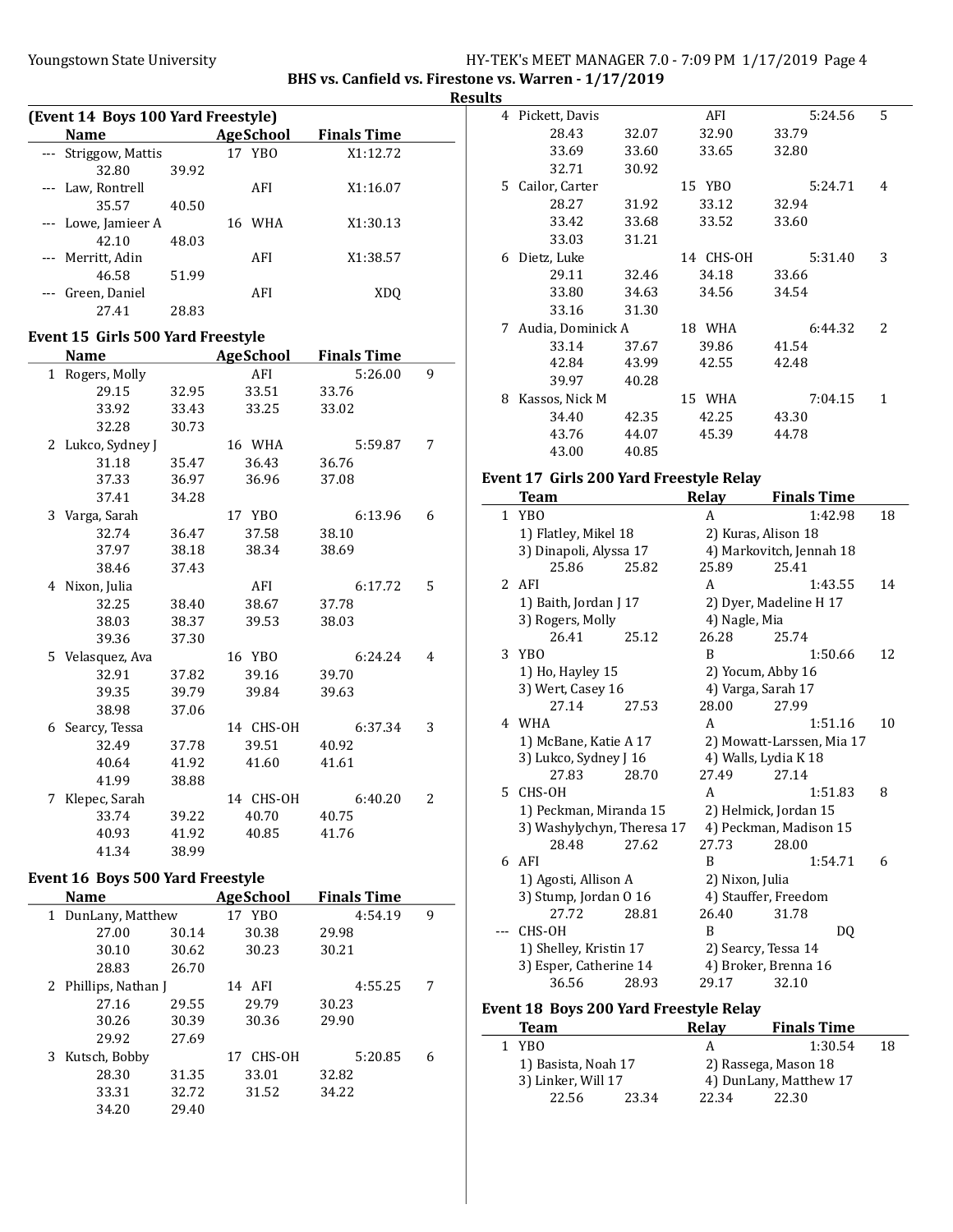#### Youngstown State University The Management State University HY-TEK's MEET MANAGER 7.0 - 7:09 PM 1/17/2019 Page 5

#### BHS vs. Canfield vs. Firestone vs. Warren - 1/17/2019 **Results**

|   | (Event 18 Boys 200 Yard Freestyle Relay) |       |                     |                          |    |
|---|------------------------------------------|-------|---------------------|--------------------------|----|
|   | Team                                     |       | Relay               | <b>Finals Time</b>       |    |
|   | 2 AFI                                    |       | A                   | 1:31.14                  | 14 |
|   | 1) Saum, Jack F 18                       |       |                     | 2) Nixon, Max F 17       |    |
|   | 3) Stump, Jacob A 17                     |       |                     | 4) Phillips, Nathan J 14 |    |
|   | 22.66                                    | 22.90 | 22.96               | 22.62                    |    |
| 3 | CHS-OH                                   |       | A                   | 1:33.82                  | 12 |
|   | 1) Kutsch, Bobby 17                      |       |                     | 2) Dietz, James 18       |    |
|   | 3) Peckman, Matthew 17                   |       |                     | 4) Paris, Jason 17       |    |
|   | 23.94                                    | 23.66 | 22.82               | 23.40                    |    |
|   | 4 WHA                                    |       | A                   | 1:42.18                  | 10 |
|   | 1) DiCenso, Tino J 16                    |       |                     | 2) Criazzo, Joseph R 15  |    |
|   | 3) Vencel, Matthew T 16                  |       |                     | 4) Leecue, Brendan C 16  |    |
|   | 25.98                                    | 26.19 | 26.43               | 23.58                    |    |
|   | 5 YBO                                    |       | R                   | 1:42.22                  | 8  |
|   | 1) Beichner, Andy 17                     |       | 2) Beam, Brendan 16 |                          |    |
|   | 3) Yocum, Justin 14                      |       |                     | 4) Henderson, Ben 18     |    |
|   | 26.03                                    | 26.50 | 25.78               | 23.91                    |    |
|   | 6 AFI                                    |       | B                   | 1:46.48                  | 6  |
|   | 1) Dannemiller, Fritz                    |       |                     | 2) Gasper, Dominic       |    |
|   | 3) Vereecken, Drew                       |       |                     | 4) Murray, Jacob         |    |
|   | 26.25                                    | 26.75 | 26.90               | 26.58                    |    |
| 7 | WHA                                      |       | R                   | 1:54.24                  | 4  |
|   | 1) Bell, Jonathan T 18                   |       |                     | 2) Loudin, Ty A 18       |    |
|   | 3) Fowler, Ty S 16                       |       |                     | 4) Peterson, Carson R 14 |    |
|   | 27.28                                    | 28.59 | 27.96               | 30.41                    |    |

## Event 19 Girls 100 Yard Backstroke

 $\overline{a}$ 

|   | <b>Name</b>           |       | <b>AgeSchool</b> | <b>Finals Time</b> |                          |
|---|-----------------------|-------|------------------|--------------------|--------------------------|
|   | 1 Dyer, Madeline H    |       | 17 AFI           | 1:02.11            | 9                        |
|   | 30.13                 | 31.98 |                  |                    |                          |
|   | 2 Dinapoli, Alyssa    |       | 17 YBO           | 1:06.81            | 7                        |
|   | 32.96                 | 33.85 |                  |                    |                          |
|   | 3 Mowatt-Larssen, Mia |       | 17 WHA           | 1:08.15            | 6                        |
|   | 33.33                 | 34.82 |                  |                    |                          |
| 4 | Moore, Emma           |       | AFI              | 1:09.94            | 5                        |
|   | 33.41                 | 36.53 |                  |                    |                          |
|   | 5 Huston, Ella        |       | 14 YBO           | 1:09.97            | 4                        |
|   | 33.58                 | 36.39 |                  |                    |                          |
| 6 | Walls, Lydia K        |       | 18 WHA           | 1:11.22            | 3                        |
|   | 34.12                 | 37.10 |                  |                    |                          |
| 7 | Helmick, Jordan       |       | 15 CHS-OH        | 1:15.44            | $\overline{\mathcal{L}}$ |
|   | 35.96                 | 39.48 |                  |                    |                          |
| 8 | Ahmad, Sabreen        |       | 16 CHS-OH        | 1:30.25            | 1                        |
|   | 42.78                 | 47.47 |                  |                    |                          |

#### Event 20 Boys 100 Yard Backstroke

| <b>Name</b>         |       | <b>AgeSchool</b> | <b>Finals Time</b> |   |  |
|---------------------|-------|------------------|--------------------|---|--|
| 1 Flatley, River    |       | 16 YBO           | 57.52              | 9 |  |
| 28.20               | 29.32 |                  |                    |   |  |
| 2 Ison, Josh B      |       | 18 AFI           | 59.67              | 7 |  |
| 28.77               | 30.90 |                  |                    |   |  |
| 3 Leecue, Brendan C |       | 16 WHA           | 1:02.90            | 6 |  |
| 29.90               | 33.00 |                  |                    |   |  |
| 4 Scantling, James  |       | AFI              | 1:04.92            | 5 |  |
| 31.98               | 32.94 |                  |                    |   |  |
| 5 Cailor, Carter    |       | 15 YBO           | 1:05.58            | 4 |  |
| 31.84               | 33.74 |                  |                    |   |  |

| . |                    |       |           |         |    |  |
|---|--------------------|-------|-----------|---------|----|--|
|   | 6 Colonna, Nick    |       | 16 CHS-OH | 1:11.09 | ्र |  |
|   | 33.09              | 38.00 |           |         |    |  |
|   | 7 Leecue, Connor E |       | 14 WHA    | 1.1141  |    |  |
|   | 34.38              | 37.03 |           |         |    |  |

# Event 21 Girls 100 Yard Breaststroke

| Name                  |       | <b>AgeSchool</b> | <b>Finals Time</b> |                |
|-----------------------|-------|------------------|--------------------|----------------|
| 1 Stump, Jordan O     |       | 16 AFI           | 1:09.80            | 9              |
| 32.85                 | 36.95 |                  |                    |                |
| 2 Ho, Hayley          |       | 15 YBO           | 1:13.50            | 7              |
| 34.79                 | 38.71 |                  |                    |                |
| 3 Yocum, Abby         |       | 16 YBO           | 1:17.56            | 6              |
| 36.34                 | 41.22 |                  |                    |                |
| 4 Kassos, Beth A      |       | 15 WHA           | 1:25.40            | 5              |
| 40.32                 | 45.08 |                  |                    |                |
| 5 Brocker, Brenna     |       | 16 CHS-OH        | 1:28.68            | 4              |
| 42.52                 | 46.16 |                  |                    |                |
| 6 Shelley, Kristin    |       | 17 CHS-OH        | 1:29.53            | 3              |
| 42.33                 | 47.20 |                  |                    |                |
| 7 Tenney, Sydney E    |       | 15 WHA           | 1:34.72            | $\overline{c}$ |
| 44.04                 | 50.68 |                  |                    |                |
| --- Widrig, MacKenzie |       | 17 YBO           | X1:23.06           |                |
| 38.97                 | 44.09 |                  |                    |                |
| --- Castellano, Julia |       | 18 YBO           | X1:26.10           |                |
| 40.69                 | 45.41 |                  |                    |                |
| --- Stutler, Rebecca  |       | AFI              | X1:36.41           |                |
| 44.95                 | 51.46 |                  |                    |                |
| --- Nuesser, Abby     |       | AFI              | X1:46.27           |                |
| 50.92                 | 55.35 |                  |                    |                |
| Forcey, Callie        |       | AFI              | X1:47.55           |                |
| 49.22                 | 58.33 |                  |                    |                |

#### Event 22 Boys 100 Yard Breaststroke

|              | Name              |       |    | AgeSchool  | <b>Finals Time</b> |                |
|--------------|-------------------|-------|----|------------|--------------------|----------------|
| $\mathbf{1}$ | Basista, Noah     |       |    | 17 YBO     | 1:01.05            | 9              |
|              | 28.41             | 32.64 |    |            |                    |                |
|              | 2 Saum, Jack F    |       |    | 18 AFI     | 1:02.03            | 7              |
|              | 29.43             | 32.60 |    |            |                    |                |
|              | 3 Pickett, Davis  |       |    | AFI        | 1:07.77            | 6              |
|              | 31.74             | 36.03 |    |            |                    |                |
|              | 4 DiCenso, Tino J |       |    | 16 WHA     | 1:08.76            | 5              |
|              | 31.81             | 36.95 |    |            |                    |                |
|              | 5 Mascola, Siman  |       |    | 16 YBO     | 1:08.96            | 4              |
|              | 33.22             | 35.74 |    |            |                    |                |
| 6            | Schaab, Ty        |       |    | 15 CHS-OH  | 1:14.09            | 3              |
|              | 33.85             | 40.24 |    |            |                    |                |
| 7            | Dietz, James      |       | 18 | CHS-OH     | 1:16.89            | $\overline{c}$ |
|              | 34.75             | 42.14 |    |            |                    |                |
| 8            | Loudin, Ty A      |       | 18 | <b>WHA</b> | 1:23.10            | 1              |
|              | 37.65             | 45.45 |    |            |                    |                |

#### Event 23 Girls 400 Yard Freestyle Relay

| <b>Team</b>              |       | Relay | <b>Finals Time</b>   |    |
|--------------------------|-------|-------|----------------------|----|
| 1 YBO                    |       | А     | 3:52.12              | 18 |
| 1) Markovitch, Jennah 18 |       |       | 2) Kuras, Alison 18  |    |
| 3) Dinapoli, Alyssa 17   |       |       | 4) Flatley, Mikel 18 |    |
| 28.23                    | 59.70 | 27.35 | 57.73                |    |
| 28.33                    | 58.84 | 26.43 | 55.85                |    |